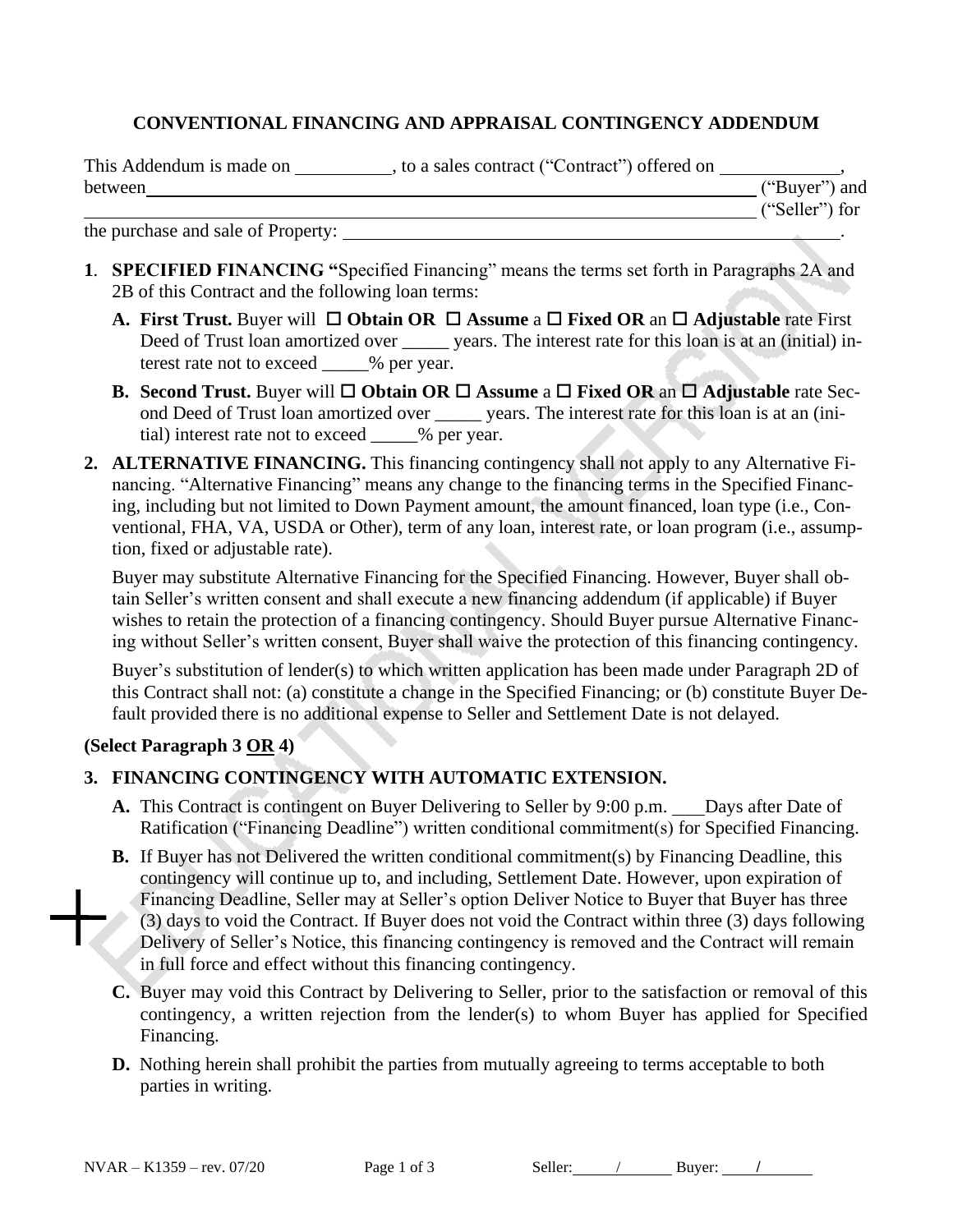# **4. FINANCING CONTINGENCY WITH AUTOMATIC EXPIRATION.**

- **A**. This Contract is contingent on Buyer Delivering to Seller by 9:00 p.m. Days after Date of Ratification ("Financing Deadline") written conditional commitment(s) for Specified Financing.
- **B.** If the Buyer has not Delivered the written conditional commitment(s) by Financing Deadline, this financing contingency will expire.
- **C.** Buyer may void this Contract by Delivering to Seller, prior to the satisfaction or expiration of this contingency, a written rejection from the lender(s) to whom Buyer has applied for Specified Financing.
- **D**. Nothing herein shall prohibit the parties from mutually agreeing to terms acceptable to both parties in writing.
- **5. APPRAISAL CONTINGENCY.** This Contract  $\Box$  is contingent  $\overline{OR}$   $\Box$  is not contingent upon an Appraisal pursuant to this paragraph. Buyer shall have until 9:00 p.m. Days (minimum of 21 days recommended) following the Date of Ratification to obtain an Appraisal ("Appraisal Deadline"). If neither box is checked, this Contract is contingent upon an Appraisal pursuant to this paragraph and the Appraisal Deadline is the Financing Deadline set forth above. Buyer shall Deliver Notice to Seller by the Appraisal Deadline as follows ("Appraisal Contingency Notice"):
	- **A.** The Appraisal is equal to or greater than the Sales Price and this contingency is satisfied and removed. The parties shall proceed to Settlement at the Sales Price; **OR**
	- **B.** Buyer elects to proceed with consummation of this Contract without regard to the Appraisal and this contingency is removed. The parties shall proceed to Settlement at the Sales Price; **OR**
	- **C.** The Appraisal is equal to or greater than the Sales Price, but Buyer elects not to proceed with consummation of this Contract because Property either (i) does not satisfy the lender(s) requirements, (ii) the Appraisal does not allow for the Specified Financing, and/or (iii) Property is inadequate collateral. Buyer may void this Contract under this subparagraph by Delivering to Seller Appraisal Contingency Notice accompanied by a written denial of the financing showing evidence of the lender(s)'s decision concerning Property; **OR**
	- **D.** The Appraisal is less than the Sales Price and Buyer elects not to proceed with consummation of this Contract unless Seller elects to lower the Sales Price. Buyer's Appraisal Contingency Notice shall include a copy of the written statement setting forth the appraised value of the Property and Buyer's proposed sales price, which shall not be lower than the appraised value.

**Negotiation Period.** In the event of this sub-Paragraph 5(D), the parties shall have until 9:00 p.m. days after Buyer's Delivery of Appraisal Contingency Notice to negotiate a mutually acceptable new Sales Price.

At any time during Negotiation Period, Buyer or Seller may make, modify, rescind, or alter as many offers and counter-offers as desired to reach mutually acceptable terms. Buyer and Seller may agree on terms by signing a written addendum describing the agreed upon new Sales Price within Negotiation Period. Otherwise, all offers and/or counteroffers terminate.

**Buyer's Election Period.** If, at the end of Negotiation Period, the parties are unable to reach an agreement, Buyer shall have the option to void this Contract by Delivering Notice to Seller by 9:00 p.m. days following the end of Negotiation Period, otherwise this appraisal contingency shall be removed, and this Contract will remain in full force and effect at the original Sales Price.